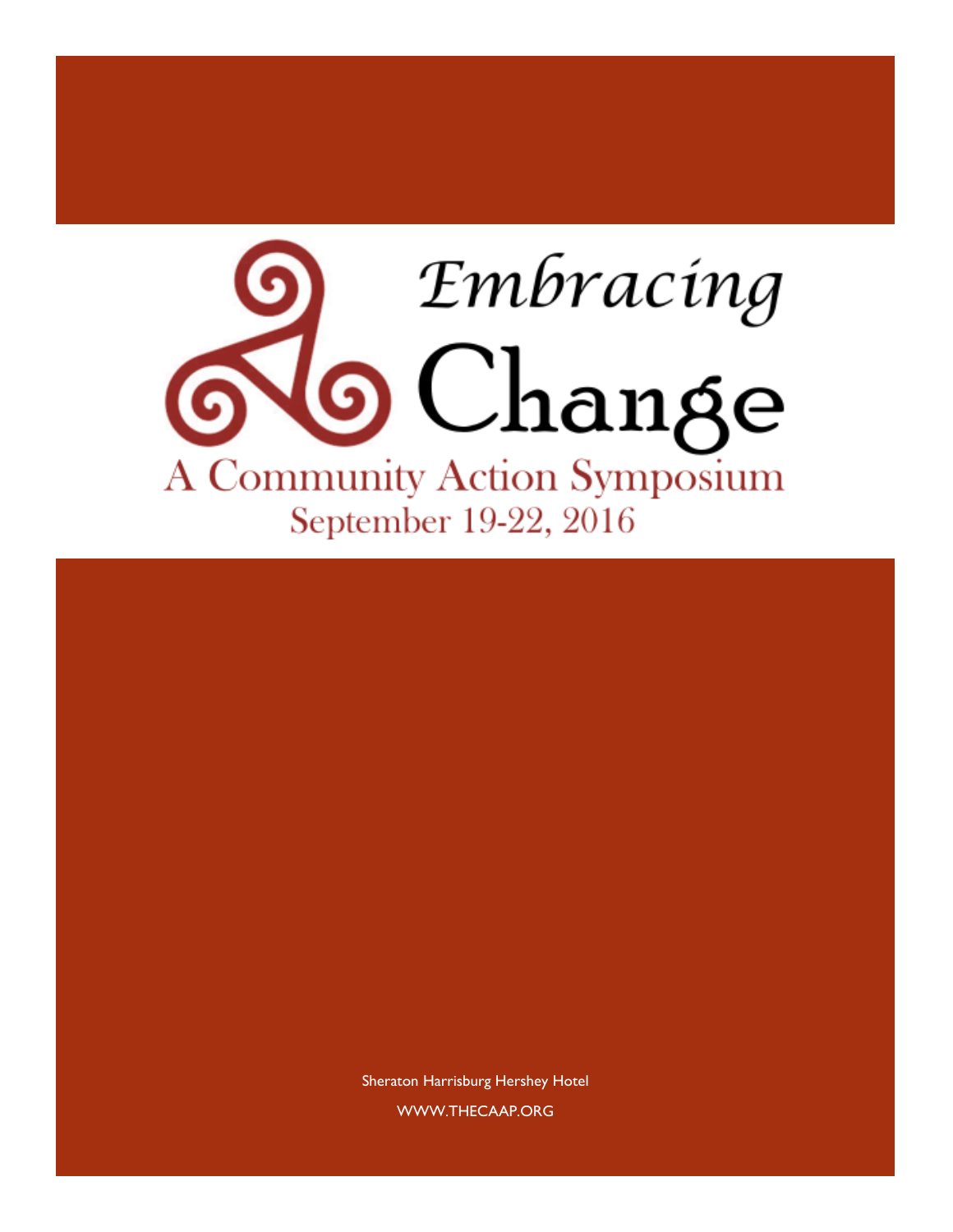

## Welcome

Welcome to *Embracing Change – A Community Action Symposium*! Through a partnership with DCED, CAAP is presenting a 4-day educational symposium, *Embracing Change*. The goal over the next four days is to equip all Pennsylvania Community Action Agencies with the information needed to adapt to upcoming organizational changes that are taking place within Community Action across the nation. We also hope to energize your advocacy efforts by providing immediately practical insights from industry-leading grass roots advocates.

The first day will detail critical steps in completing a risk assessment that will meet the requirements of Organizational Standard 4.6. By the end of Day 1, your agency will be equipped with the knowledge to ensure a smooth and effective risk assessment of your agency and compliance with the new standard.

Day 2 will discuss analyzing collected data and how to interpret the information into a useful guide for community assessment, planning, program development, and improved services. A specific focus will be placed on how to integrate and use COPOS data for your agency's planning, operations, and reporting to achieve meaningful outcomes and results that tell your Community Action story.

Day 3 is Policy Day with significant updates by DCED. Regional meetings will also take place during this day. Feedback from your conversations is essential for DCED and CAAP to improve our agency services. Day 3 also features nationally renowned speakers Mark Shriver and Bill Stanfield.

Day 4 wraps up with Advocacy Day. The day begins with a discussion on "The High Cost of Being Poor" within the context of the forthcoming release of the U.S. Census Bureau's income and poverty statistics. Veteran advocacy experts will speak about grassroots advocacy and the legislative visit. In the afternoon, industry-leading experts will provide compelling arguments and concise talking points that we can all understand and use when addressing decision makers and the public on the oppressive tactics used by Payday Lenders and on the importance of increasing our state's minimum wage to a livable standard.

Enjoy – be inspired – embrace change!

Rynexxe Prairie

Lynette Praster, Director – Department of Community and Economic Development Susan Moore, CEO – Community Action Association of Pennsylvania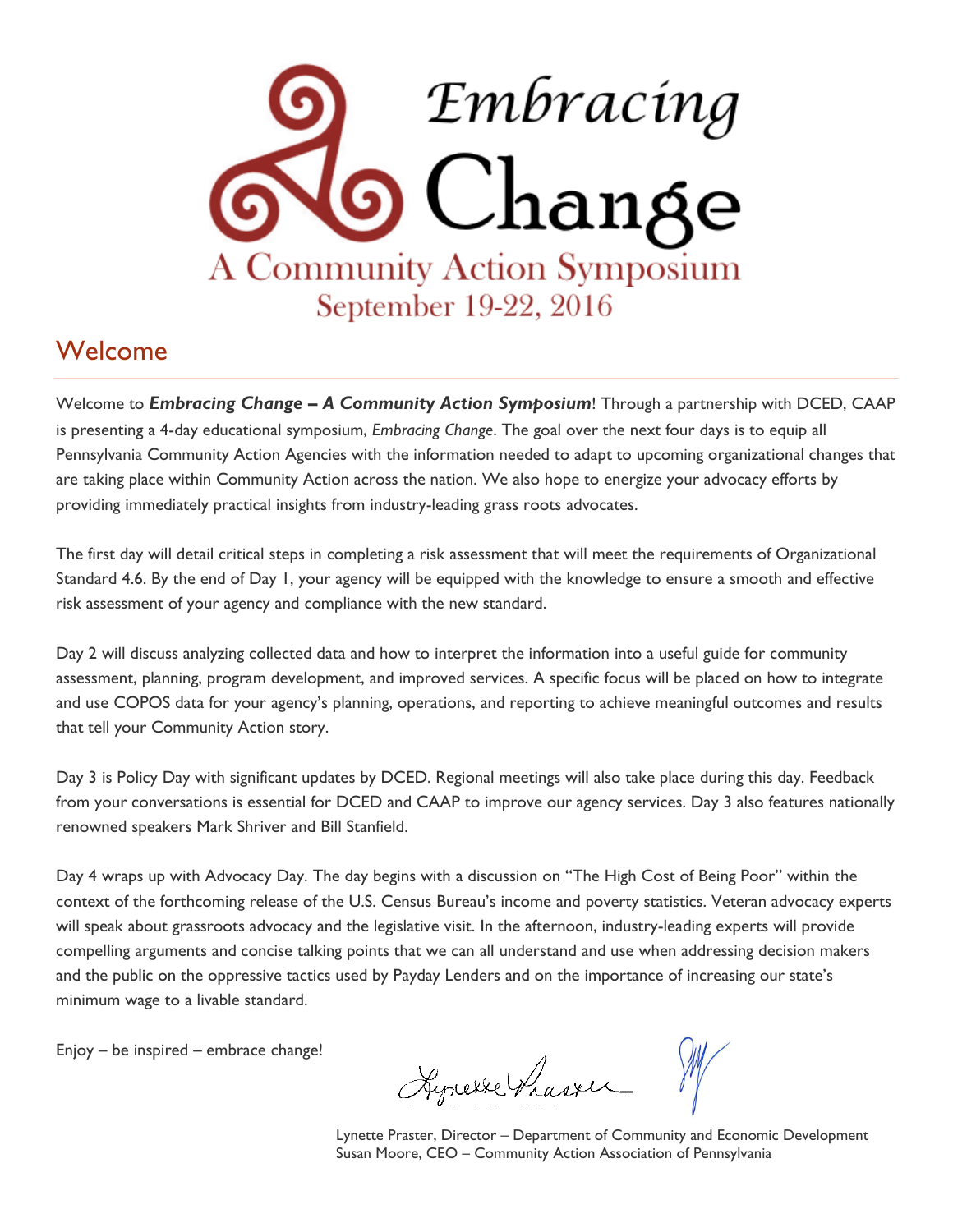# Quick Schedule

**Day 1: Monday, September 19th**



| <b>Morning</b>     |                                      | <b>Afternoon</b>   |                                  |
|--------------------|--------------------------------------|--------------------|----------------------------------|
| 7:30AM             | <b>Registration Opens</b>            | $12:00PM - 1:00PM$ | Lunch                            |
| $8:00AM - 9:00AM$  | <b>Breakfast</b>                     | $1:00PM - 3:00PM$  | Risk Assessment Training (cont.) |
| $9:00AM - 12:00PM$ | Welcome and Risk Assessment Training | $3:00PM - 4:30PM$  | <b>Agency Group Discussion</b>   |
|                    |                                      | $6:00PM - 8:00PM$  | Dinner: Commonwealth Ballroom    |

## **Day 2: Tuesday, September 20th**

|                  | <b>Morning</b>                     |                      | <b>Afternoon</b>                     |
|------------------|------------------------------------|----------------------|--------------------------------------|
| 7:30AM           | <b>Registration Opens</b>          | $12:30PM - 1:30PM$   | Lunch                                |
| 8:00AM - 9:00AM  | <b>Breakfast</b>                   | $1:30PM - 3:00PM$    | How to Make COPOS Work for You       |
| 9:00AM - 12:30PM | Welcome and Data Analysis Training | $3:00$ PM $-4:30$ PM | <b>COPOS Review and Enhancements</b> |

### **Day 3: Wednesday, September 21st**

|                     | <b>Morning</b>                   |                     | <b>Afternoon</b>                                                               |
|---------------------|----------------------------------|---------------------|--------------------------------------------------------------------------------|
| 7:30AM              | <b>Registration Opens</b>        | $12:00PM - 12:45PM$ | Lunch                                                                          |
| $8:00AM - 9:00AM$   | <b>Breakfast</b>                 | $12:45PM - 1:45PM$  | Afternoon Keynote Speaker - Becoming<br>The Change We Want to See in the World |
| $9:00AM - 10:00AM$  | Keynote Speaker - A Good Man     | $1:45PM - 3:30PM$   | <b>DCED Panel Discussions Continued</b>                                        |
| $10:00AM - 12:00PM$ | DCED Updates & Panel Discussions | $3:30PM - 5:30PM$   | <b>Regional Meetings</b>                                                       |

## **Day 4: Thursday, September 22nd**

| <b>Morning</b>      |                                                                          | <b>Afternoon</b>   |                                                         |
|---------------------|--------------------------------------------------------------------------|--------------------|---------------------------------------------------------|
| 7:30AM              | <b>Registration Opens</b>                                                | $12:00PM - 1:00PM$ | Lunch                                                   |
| $8:00AM - 9:00AM$   | <b>Breakfast</b>                                                         | $1:00PM - 3:00PM$  | CAAP Advocacy Issues - Payday Lending &<br>Minimum Wage |
| $9:00AM - 10:00AM$  | Keynote Speaker - The High Cost of<br><b>Being Poor</b>                  | $3:00$ PM          | <b>Closing Remarks</b>                                  |
| $10:00AM - 12:00PM$ | Community Advocacy: An Essential<br><b>Component of Community Action</b> |                    |                                                         |

## CAAP Staff

| Deborah Fontaine, Special Programs Coordinator                        | Susan Moore, Chief Executive Officer |
|-----------------------------------------------------------------------|--------------------------------------|
| deborah@thecaap.org                                                   | susan@thecaap.org                    |
| Daniel Leppo, Development Director                                    | Sue Northey, Finance Manager         |
| $dan@$ thecaap.org                                                    | sue@thecaap.org                      |
| <b>Steven Martinez, Communications Director</b><br>steven@thecaap.org | www.thecaap.org   717-233-1075       |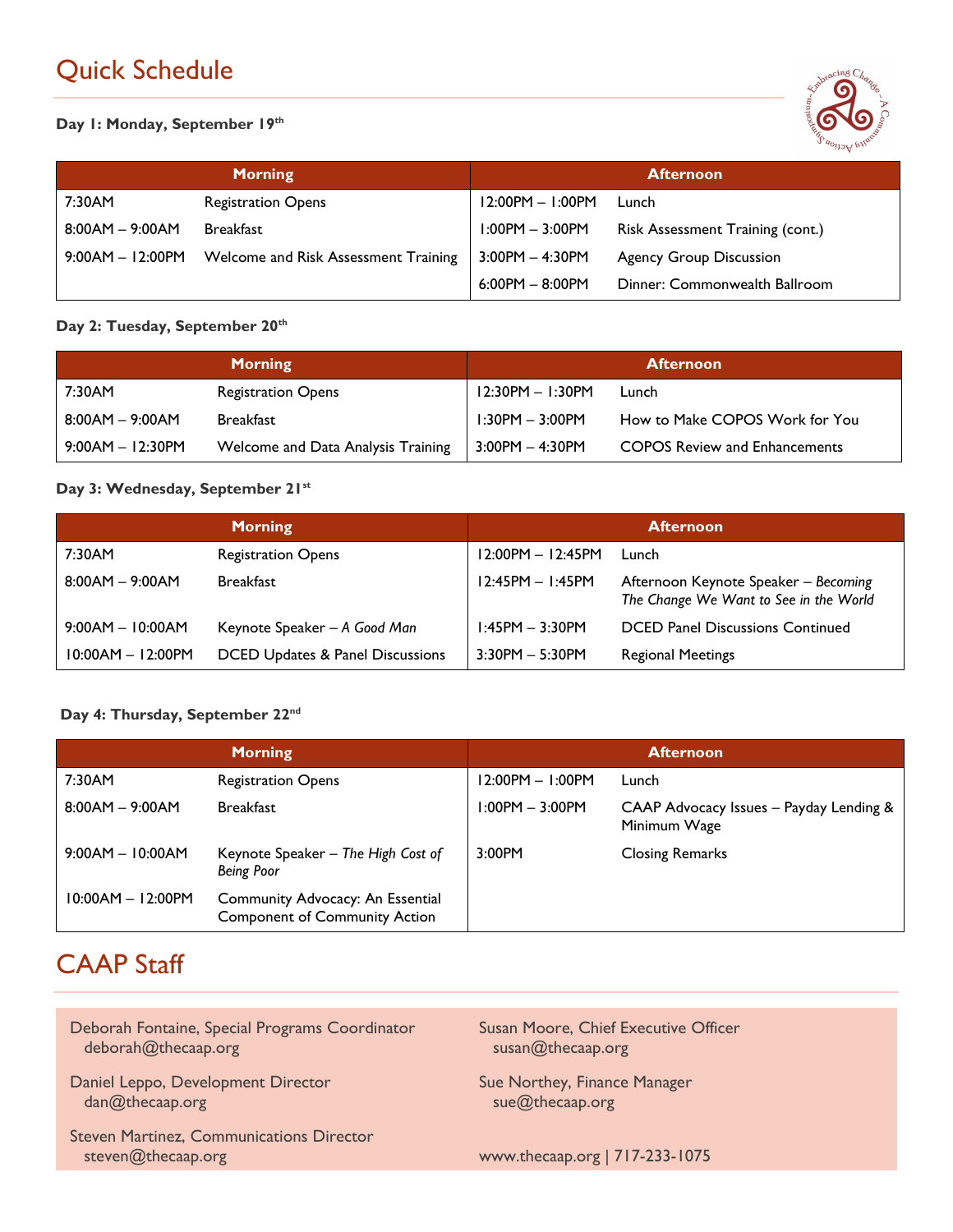## Session Details

## **Day 1: Monday, September 19th**



## Torpey White & Karen Johnston – Wipfli, LLP

#### *Risk Assessment Training*

This session will highlight critical steps in completing a risk assessment that will meet the requirements of Organizational Standard 4.6. Risk management is how we deal with uncertainty, which begins with the identification and assessment of potential risks. The risk assessment is typically conducted by staff with the help of board oversight. Your agency's risk assessment should cover all pertinent aspects of operations and include topics such as: governance, financial management, contracts and procurement, human resources, communication, service delivery, protecting vulnerable populations, transportation, and property. By the end of this session, your agency will be equipped with the knowledge to ensure a smooth and effective risk assessment of your agency and compliance with the new standard.



Torpey White is a partner in Wipfli's risk advisory and forensic services practice. Mr. White has over 25 years of experience in public accounting and private industry performing financial, operational, and business process audits, information systems reviews, fraud investigations, software training, and day to day accounting activities. Mr. White is a Certified Public Accountant, Certified IT Professional, Certified Information Systems Auditor, Certified Governance of Enterprise IT, and Chartered Global Management Accountant. He has extensive experience with SSAE16 engagements and operational auditing projects. Mr. White performs reviews of information technology systems to assess risks and related internal controls; data analysis to identify trends, increase efficiencies and detect potential defalcations; operational and business process audits

through the firm's outsourced internal audit function; and pre-implementation reviews of software installations. He has worked in various industries including financial services, nonprofit, utilities, automotive, horse racing, healthcare, and light manufacturing.

Specializations: SSAE 16, Internal Audit, IT Audit, IT Governance, Operational Assessments, Enterprise Risk Assessment, Privacy **Assessments** 

Professional Memberships and Activities: AICPA – CITP Credential Committee and Sustainability Task Force, PICPA – IT Assurance Committee, IIA – Member, ISACA - Philadelphia Chapter President

Education: LaSalle University, Bachelor of Science degree in Accounting and Finance

Karen Johnston has over 15 years of experience in public accounting and private industry performing financial, operational, and business process audits, information systems reviews, and fraud investigations. She has extensive experience with business risk assessments, IT audits, and operational auditing projects. Karen served as the Supervisor of Internal Audit for T-Mobile performing monthly audits and Sarbanes-Oxley Section 404 testing. She has planned and performed internal audits and risk assessments during her career while working at Pepco Holdings and Chrysler Financial.

Specializations: Internal Audit, IT Audit, SSAE 16 Examinations, Financial Audits, Operational Audits, Compliance Audits, Regulatory Audits, SOX Implementation and Testing, Fraud Assessments



Professional Memberships and Activities: Institute of Internal Auditors (IIA) – Member, Association of Certified Fraud Examiners (ACFE) – Member, Information Systems Audit and Control Association (ISACA) – Member

Education: Bloomsburg University, Bachelor of Science degree in Business Administration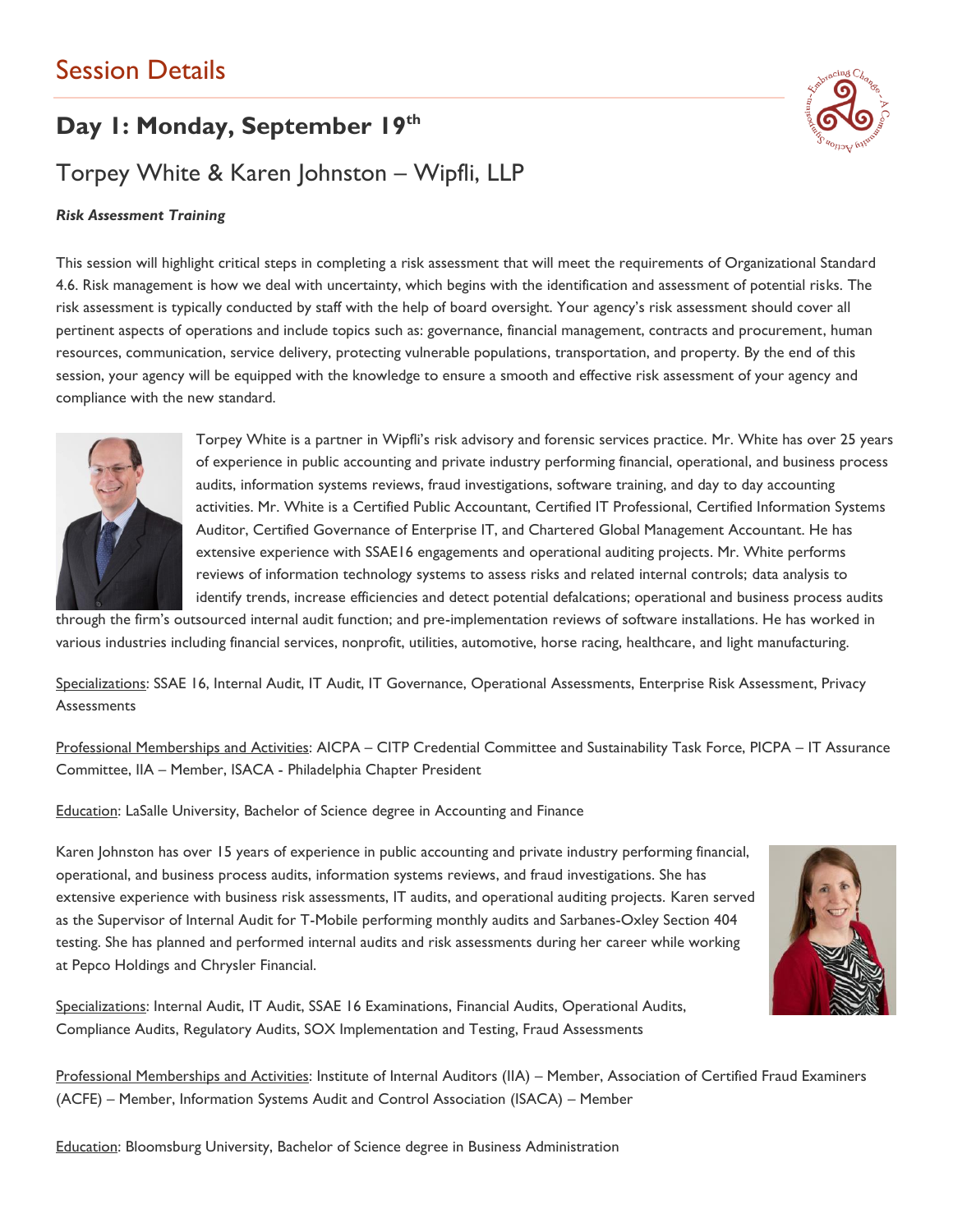## **Day 2: Tuesday, September 20th**

## Paige Teegarden – CSST Software and Garrett County Community Action in Maryland

#### *Data Analysis Training*

The CSBG Organizational Standards and ROMA Next Gen both assume CAAs' capacity to effectively and efficiently collect, manage, and analyze a range of data and apply that analysis to operations. The Comprehensive Needs Assessment tool on CAAP's website makes the collection of community level information for your needs assessment a relatively straightforward task. However, to make good strategic decisions, we also need to weave in analysis about who we already serve, what services are being utilized (in what bundles), what outcomes are our programs achieving, and our clients' feedback. The real challenge is translating these different types of data into useful, actionable insights that can benefit the communities we serve. This session will define data capacity and offer best practices for enhancing this essential capacity. We will explore how organizational culture impacts data capacity and what you can do to build a more data driven culture. Finally, we will pull it all together by looking at examples of analysis that impacts program operations and program development that led to better outcomes for clients at GCCAC in Maryland.



Ms. Teegarden is a systems thinker and gifted facilitator who is focused on organizations' use and understanding of data. Recently, working extensively with Garrett County Community Action (GCCAC), Ms. Teegarden implemented an organization-wide client tracking system and electronic document management system. She has come to believe that increasing staff's ability to collect, use, and understand data may be the single most effective way to better and more quickly address ever shifting funding and operating environments. Paige Teegarden, MPP, has over 20 years of experience working with businesses and nonprofit organizations of all sizes. Over the years, Ms. Teegarden has helped many organizations think more

strategically and implement processes and systems to enhance their performance. Currently, Ms. Teegarden is General Manager of CSST Software and acts as Vice President of Strategic Initiatives at Garrett County Community Action.

## Rae Tamblyn – The National Association for State Community Services Programs

#### *How to Make COPOS Work for You*

This session will provide an in-depth discussion on how your Community Action Agency's staff and board should integrate and use COPOS data for your agency's planning, operations, and reporting to achieve meaningful outcomes and results that tell your Community Action story.

NASCSP is the premier national association charged with advocating and enhancing the leadership role of states in preventing and reducing poverty. Rae Tamblyn is NASCSP's Research and Communications Analyst. She has a B.A. in Sociology, Anthropology, and American Racial and Multicultural Studies from St. Olaf College in Minnesota. Ms. Tamblyn was drawn to NASCSP due to her strong belief in the need for efficient communication and data usage between organizations working on different aspects of reducing poverty in the U.S. Her training specialties include data management, CSBG IS data entry and trend analysis, effective advocacy, and using data for storytelling.



# Bob Cardamone & Blaze Sterling – COPOS Administrators, Community Action, Inc.

Department of Community and Economic Development Staff

*COPOS Review and Enhancements*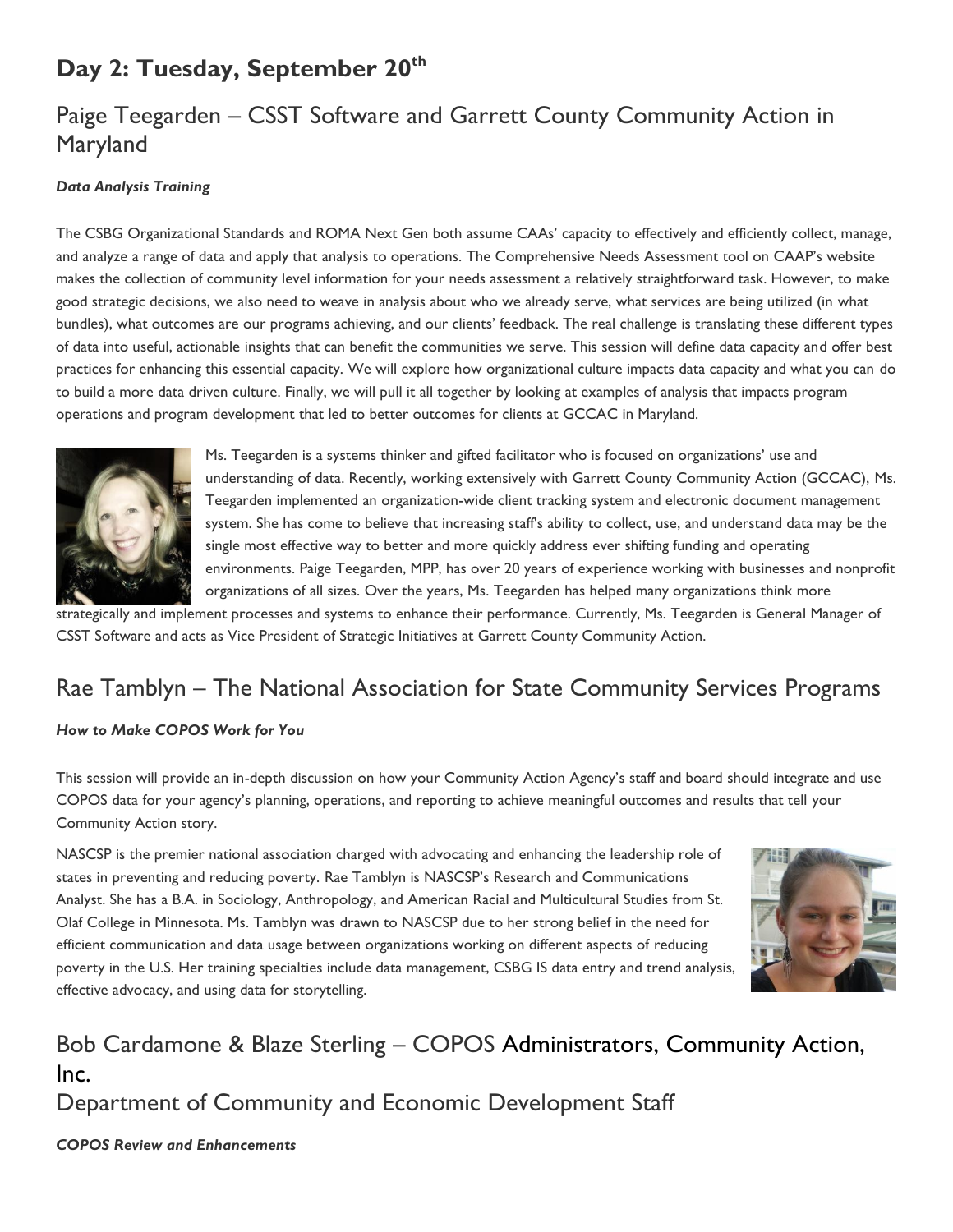## **Day 3: Wednesday, September 21st**

## Mark Shriver – Save the Children Action Network

#### *A Good Man*



Mark K. Shriver is President of Save the Children Action Network, which seeks to build bipartisan will and voter support to ensure that every child in the U.S. has access to high-quality early learning programs and to end preventable maternal and child deaths worldwide. Shriver's career fighting for social justice in advocacy and service organizations, as well as elected office, has focused on advancing the right of every child to a safe and vibrant childhood.

Shriver joined Save the Children in 2003 as Vice President for U.S. Programs and created the agency's early childhood development, literacy, and health programs in the United States. Under his leadership, the programs expanded to 220 schools in 17 states, benefitting 165,000 children, including more than 400 children at four Head Start centers. He became President of the Save the Children Action Network in 2014

and leads a team of government relations, mobilization, political action, and communications staff.

In 2005, Shriver created Save the Children's domestic emergencies programs to ensure the safety and wellbeing of children before, during, and after disaster strikes. He led a national coalition that convinced Congress to create the National Commission on Children and Disasters and was appointed to the Commission by Senator Harry Reid (D-NV). He was elected chairperson by his fellow commissioners and served in that role for the life of the Commission (2008-2011).

Shriver was a member of the Maryland House of Delegates from 1994 to 2002. He was the first Chair of the Joint Committee on Children, Youth and Families, and was appointed Chair of the Children and Youth Subcommittee of Maryland's House Ways and Means Committee. He was repeatedly recognized as Outstanding Legislator of the Year by prominent advocacy and civic organizations.

From 1995 to 1998, he led the creation of Qwest/LCI International's first Local Service Division, including hiring a cross-functional staff and introducing LCI into the local service market. In 1988, Shriver founded the innovative Choice Program, which serves delinquent and at-risk youth through intensive, community-based counseling. He subsequently created The Choice Jobs Program, Inc., a private non-profit that trains, places, and supports former Choice clients in jobs, as well as The Choice Middle Schools Program, a model for keeping at-risk middle school children in school.

Shriver has been widely covered and published in the national media, including *The New York Times*, *The Washington Post*, *Newsweek*, *Time*, *The Huffington Post*, *NPR*, *The Today Show*, *The Colbert Report*, *Morning Joe*, and *Fox & Friends*.

Shriver received his B.A. from The College of the Holy Cross in 1986 and a Master's degree in Public Administration from Harvard University in 1993. He has received honorary degrees from Loyola University Maryland, The College of the Holy Cross, Wheelock College, Seattle University, and La Roche College. He resides in Bethesda, Maryland with his wife, Jeanne, and their three children, Molly, Tommy, and Emma.

Shriver's *New York Times* and *Washington Post* best-selling memoir, "A Good Man: Rediscovering My Father, Sargent Shriver," was published in June 2012 by Henry Holt and received a 2013 Christopher Award. His new book, "Pilgrimage: My Search for the Real Pope Francis," is scheduled to be released in November 2016 by Random House.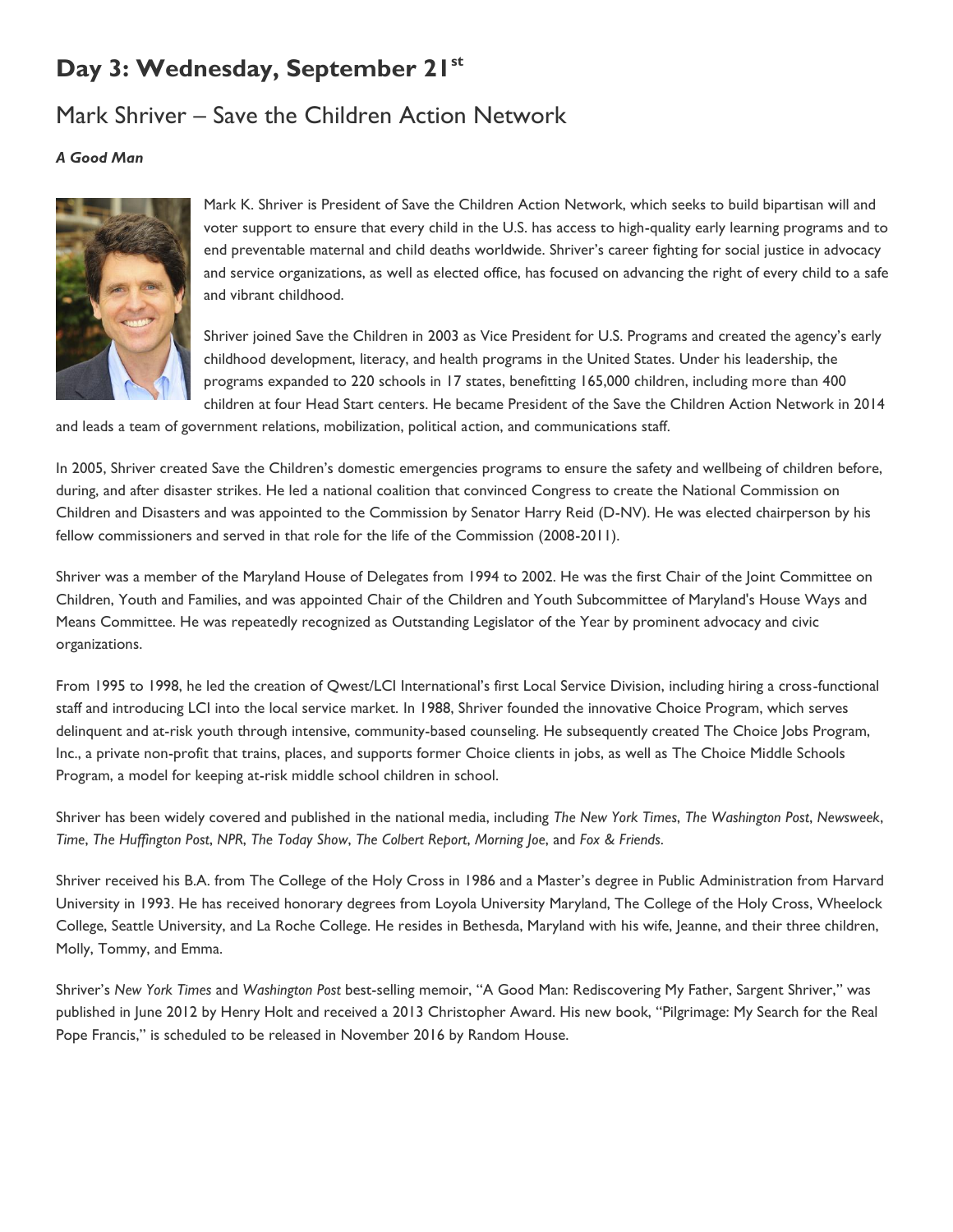## Bill Stanfield – Metanoia Community Development Corporation

#### *Becoming the Change We Want to See in the World*

We sometimes lament the need for change in our communities without asking how WE may need to change ourselves and our organization in order to pursue broader social transformation. In a talk rooted in concepts of Asset Based Community Development, Bill Stanfield will discuss both individual and organizational leadership concepts that move us from merely embracing the change of others to creating change ourselves.

Rev. Bill Stanfield co-founded the Metanoia Community Development Corporation of North Charleston where he currently serves as the Chief Executive Officer. Metanoia began in 2002 to combat child poverty in the zip codes with the highest concentration of child poverty in South Carolina. Metanoia's innovative approach to community development involves identifying community assets and attracting investment to those assets. Rev. Stanfield is originally from Greensboro, NC, and holds a Bachelor's Degree in History from the University of North Carolina at Chapel Hill. Rev. Stanfield is a graduate of the SC Governor's School for Economic Development, The SC Department



of Commerce Economic Developer's School, and the SC Community Development Institute of Clemson University, Benedict College and the SC Association of CDCs. He and his wife are the adoptive parents of two boys from Ethiopia, ages 6 and 9.

## DCED Policy Updates and Panel Discussions

#### **10:00AM – 11:00AM:** *The Theory of Change***, DCED Staff and Panel of Community Action Directors**

**11:00AM – 12:00PM:** *DCED Overview: ACSI Results, Program Directives, Fiscal Issues, Discussion***, DCED Staff**

**1:45PM – 2:15PM: Tony Payton, DCED Deputy Secretary for Community Affairs and Development**

#### **2:15PM – 3:30PM:** *Community Development Best Practices***, DCED Staff and Panel of Community Action Directors**

The Department of Community and Economic Development will provide critical policy updates that you won't want to miss. To enhance these discussions and help facilitate question and answers with audience members, a panel of Community Action Directors will take the stage. At 3:30PM, each Community Action Agency will divide up into PA Community Action regions to conduct their respective regional meetings. Facilitators from DCED and CAAP will be there to assist when needed and, more importantly, listen. Feedback from your conversations is essential for DCED and CAAP to improve our agency services.



Tony Payton, Jr. joined DCED in May of 2016 as the Deputy Secretary for Community Affairs and Development. The Office of Community Affairs and Development administers DCED's community development activities, as well as programs that assist local governments and local elected officials. The office works to effectively deliver housing and community development services, provide resources and technical assistance to local governments, effectively create attractive, livable communities by revitalizing downtowns and surrounding neighborhoods, and assist the most

vulnerable Pennsylvanians. Prior to joining DCED, Mr. Payton was an associate at the public affairs firm, Malady and Wooten, LLP where he maintained his focus on serving the public and creating better environments for people to live. He also served as State Representative for the 179th legislative district from 2007-2012. During his time in the House, Mr. Payton focused his efforts on education, revitalizing parks for children, and building stable communities.

Lynette Praster is the Director of DCED's Center for Community Services. Ms. Praster has worked with the Community Services Block Grant and other related programs for nine years, and she has worked for the Commonwealth of Pennsylvania for nearly 18 years. Prior to her services with the Commonwealth, Ms. Praster worked in Early Care and Education, Big Brothers/Big Sisters, Children and Youth Services, and Alcohol and Drug Prevention. In 2009, Ms. Praster earned a Master's degree in Training and Organizational Development.

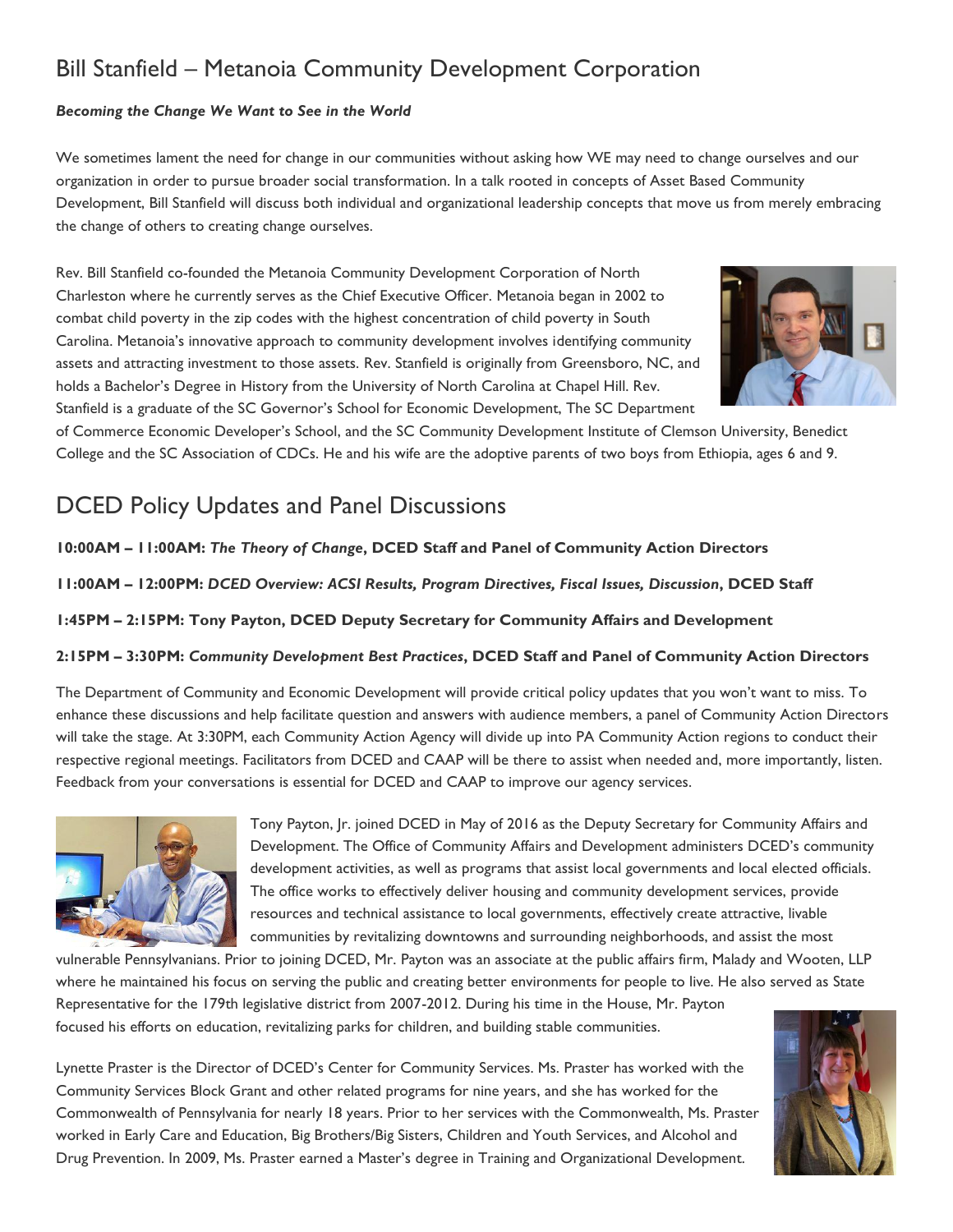## **Day 4: Thursday, September 22nd**

## Deborah Weinstein – Coalition on Human Needs

#### *The High Cost of Being Poor*

Debbie Weinstein will discuss "The High Cost of Being Poor" within the context of the newly released (September 15<sup>th</sup>) U.S. Census Bureau's 2015 income, poverty, and health insurance statistics. Ms. Weinstein will provide a concise overview of the lowincome Pennsylvania U.S. Census data with a specific focus on how many people are spending at least half their income on rent, how many low-income people have high debt levels, rising child care expenses, and several other high cost burdens low-income families face. Ms. Weinstein will provide an analysis of the very new PA low-income census data and "what the numbers say" about how local programs/services are helping to alleviate poverty, as well as what more is needed. This session will help your agency communicate the importance of how our services are helping to reduce poverty in Pennsylvania.



Deborah Weinstein came to the Washington, DC based Coalition on Human Needs as Executive Director in June, 2003. Ms. Weinstein brings over thirty years of advocacy experience to CHN on a wide range of issues at both the state and federal level. Prior to coming to CHN, Ms. Weinstein served nine years as Director of the Family Income Division of the Children's Defense Fund (CDF). At CDF she worked on policy strategies to lift children and their families out of poverty, including Temporary Assistance for Needy Families (TANF), child support, jobs and wages, housing, nutrition, unemployment insurance, and equitable tax policy. From 1983 to 1993, Ms. Weinstein was Executive Director of the Massachusetts Human

Services Coalition, a nonprofit advocacy organization comprised of human service providers, religious organizations, labor, and advocacy groups that focus on the needs of Massachusetts people, especially those with limited income. She has a Master of Social Work degree from San Diego State University.

## Marc Stier & Jeff Garis – Pennsylvania Budget and Policy Center

#### *Community Advocacy: An Essential Component of Community Action*

In this session, two veteran public policy advocates will discuss specific examples of advocacy strategies and tactics that have been successful and reflect on strategies that were less effective. Marc Stier and Jeff Garis will share "war stories" and lessons learned as they pursued their work in community-based advocacy. The session will attempt to address the following questions:

- How does an organization begin grassroots advocacy?
- Why is advocacy important given the time required in light of other organizational commitments?
- How do you effectively communicate your agency's stance on a particular issue to policy decision-makers, the media, and the public? How do you engage the press?
- What are some of the basics for delivering a compelling message? What are tactics you should NEVER use?
- What's the role of social media in an advocacy campaign? What are the strengths and downsides of social media?
- How do you mobilize community members and/or volunteers? How can you get the most out of these people while minimizing the potential for counter-productive activity?
- What are the keys to organizing a successful meeting with a legislator?
- What are the strengths and challenges of participating in a coalition? What are the differences between a formal coalition and a short-term campaign?
- What does success look like? How do you demonstrate success to your board and your organization's supporters?
- How does grassroots advocacy differ from professional lobbying? What advantages does grassroots advocacy have over professional lobbying or paid media campaigns?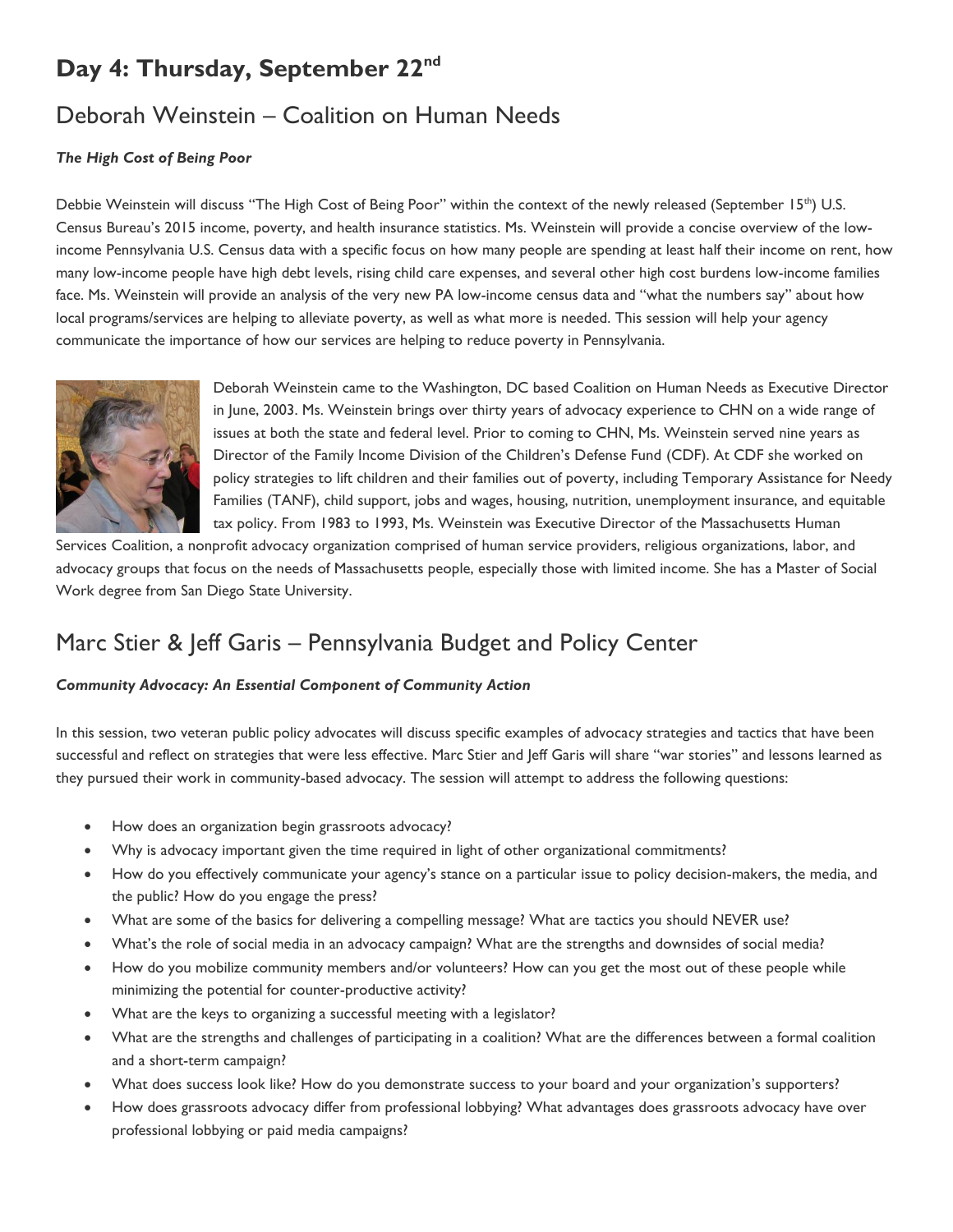

Marc Stier became the Executive Director of the Pennsylvania Budget and Policy Center (PBPC) in 2015, building on an illustrious career as an activist, professor, and writer. Prior to joining PBPC, Dr. Stier served as the Executive Director of Penn ACTION, where he worked to protect funding for education and women's health care and expand Social Security; the Pennsylvania Director of Health Care for American Now, which led the grassroots effort in support of what became the Affordable Care Act in the state; and the Health Care Campaign Manager for SEIU Pennsylvania State Council. Dr. Stier was an academic for 25 years and taught at the University of Alaska, Fairbanks; City College of New York; the University of North Carolina, Charlotte; and Temple University. He has a bachelor's degree from Wesleyan University and a doctorate from Harvard

University, both in political science. Dr. Stier is the author of numerous papers on political philosophy, the history of political thought, and American politics. He is the author of the book "Grassroots Advocacy and Health Care Reform", published in 2013. He recently finished two new books, "Liberalism and Communitarianism Revisited" and "Civilization and Its Contents: Reflections on Sex and the Culture Wars". He also is co-editor of "Ambiguity in the Western Tradition".

Jeff Garis is the Outreach and Engagement Director for the Pennsylvania Budget and Policy Center (PBPC). Jeff has nearly two decades of experience working with advocacy organizations in Pennsylvania. Before joining PBPC in 2013, he worked with diverse coalitions for several years as the Field Director for Pennsylvania Voice and the state Political Director for America Votes. Jeff spent four years as the Executive Director of Penn Action after directing a statewide death penalty reform organization for seven years. He began his professional career as a teacher in a Mennonite middle school and is a licensed minister in the Brethren in Christ Church. Jeff lives in the Germantown section of Philadelphia and has a bachelor's degree in English from Messiah College. He has authored no books and greatly enjoys watching Three Stooges films.



## Kerry Smith – Community Legal Services of Philadelphia

#### *CAAP Advocacy Issue – Payday Lending*

In this session, one of our state's top consumer protections advocates, Kerry Smith, provides the latest updates on how predatory lenders are trying once again to bring payday loans into Pennsylvania. Payday loans are particularly harmful to the low-income population. Ms. Smith will provide compelling arguments and concise talking points that we can all understand and use when addressing decision makers and the public on the oppressive tactics used by payday lenders that perpetuate poverty.



Ms. Smith has a long standing commitment to consumer advocacy and public interest work. She joined Community Legal Services of Philadelphia as an Independence Foundation Fellow after coordinating statelevel consumer protection policy across the country for the National Association of State Public Interest Research Groups. She is now Senior Staff Attorney for CLS. Prior to entering law school, Ms. Smith served with the Massachusetts Office of Consumer Affairs where she oversaw the agency's alternative dispute resolution programs and a consumer information hotline. Ms. Smith is a member of the National Association of Consumer Advocates (NACA) and the Co-Chair of the Pennsylvania Chapter of NACA. She received the 2013 Legislative Advocate of the Year award from NACA and the 2012 Excellence Award from the

Pennsylvania Legal Aid Network (PLAN) and was included in 2010 Next Generation of Leadership: Rising Stars, presented by Super Lawyers. Ms. Smith earned her undergraduate degree from Oberlin College and her law degree from Northeastern University School of Law where she was one of five members of her class awarded the distinction of Public Interest Law Scholar with an academic scholarship in recognition of her commitment to public service.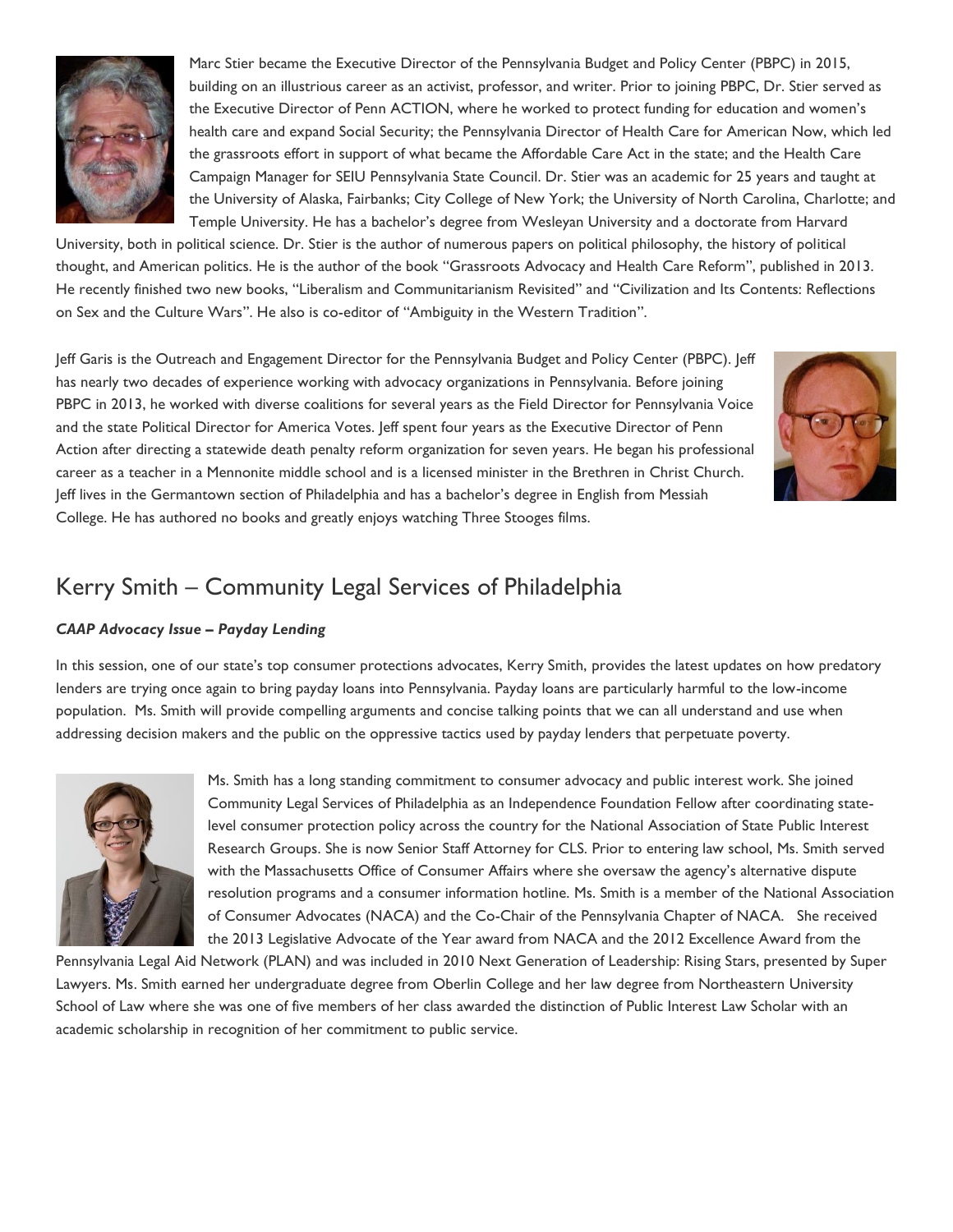## Mark Price – Keystone Research Center

#### *CAAP Advocacy Issue – Minimum Wage*

In this session, Labor Economist Mark Price provides the latest updates on the progress of increasing the minimum wage in Pennsylvania. By the end of this session, you will be equipped with compelling arguments and concise talking points that we can all understand and use when addressing decision makers and the public on the importance of increasing our state's minimum wage to a livable standard.

Mark Price received a Ph.D. in economics from the University of Utah and has worked at Harrisburg's Keystone Research Center since 2004. Dr. Price marshals existing academic research and conducts original research to support pressing public policy issues for Pennsylvania. The aim of these activities is to inform the public and